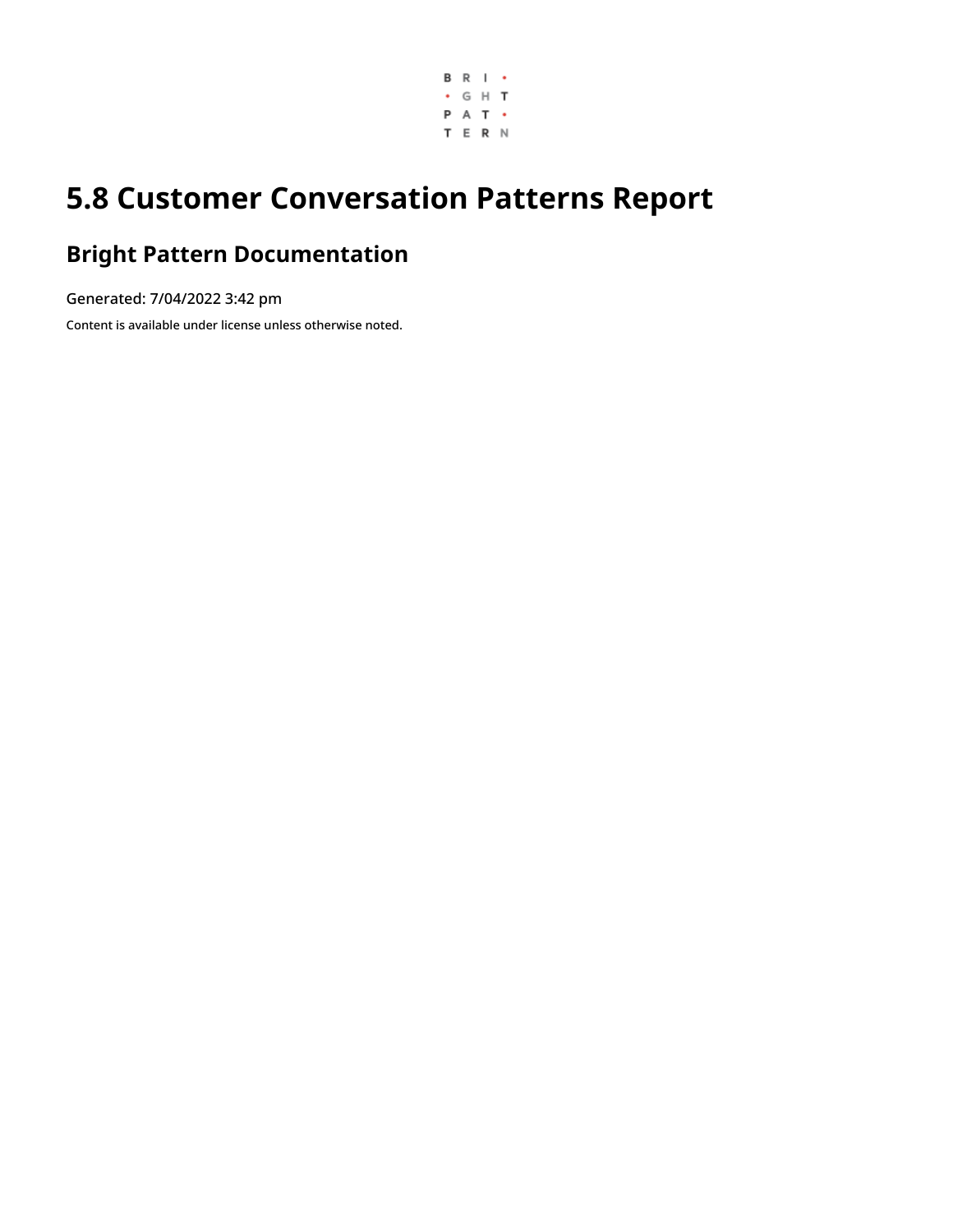#### **Table of Contents**

<span id="page-1-0"></span>

| <b>Table of Contents</b>                     | $\overline{c}$          |
|----------------------------------------------|-------------------------|
| Speech To Text Integration (STT)             | $\overline{3}$          |
| <b>Google Properties</b>                     | 3                       |
| Name                                         | 3                       |
| Type                                         | 3                       |
| Use phone model                              | 4                       |
| <b>URL</b>                                   | $\overline{\mathbf{4}}$ |
| <b>API</b> key                               | $\overline{\mathbf{4}}$ |
| <b>Test Connection</b>                       | 4                       |
| <b>Watson Properties</b>                     | $\overline{\mathbf{4}}$ |
| Name                                         | 4                       |
| Type                                         | 4                       |
| <b>URL</b>                                   | 5                       |
| <b>API</b> key                               | $\overline{5}$          |
| Default account                              | 5                       |
| <b>Test Connection</b>                       | 5                       |
| Speech To Text Integration (STT)             | 5                       |
| <b>Google Properties</b>                     | $\overline{6}$          |
| Name                                         | $\overline{6}$          |
| Type                                         | $\overline{6}$          |
| Use phone model                              | $\overline{6}$          |
| <b>URL</b>                                   | 6                       |
| <b>API</b> key                               | 7                       |
| <b>Test Connection</b>                       | $\overline{7}$          |
| <b>Watson Properties</b>                     | 7                       |
| Name                                         | 7                       |
| Type                                         | 7<br>7                  |
| <b>URL</b><br><b>API</b> key                 | $\overline{8}$          |
| Default account                              | $\overline{8}$          |
| <b>Test Connection</b>                       | $\overline{\bf 8}$      |
| <b>Customer Conversation Patterns Report</b> | $\overline{8}$          |
| Filters                                      | $\overline{9}$          |
| Time frame                                   | $\overline{9}$          |
| From                                         | 10                      |
| To                                           | 10                      |
| Time zone                                    | 10                      |
| Service / campaign                           | 10                      |
| Customer                                     | 10                      |
| Agent                                        | 10                      |
| How to Run a Patterns Report                 | 10                      |
|                                              |                         |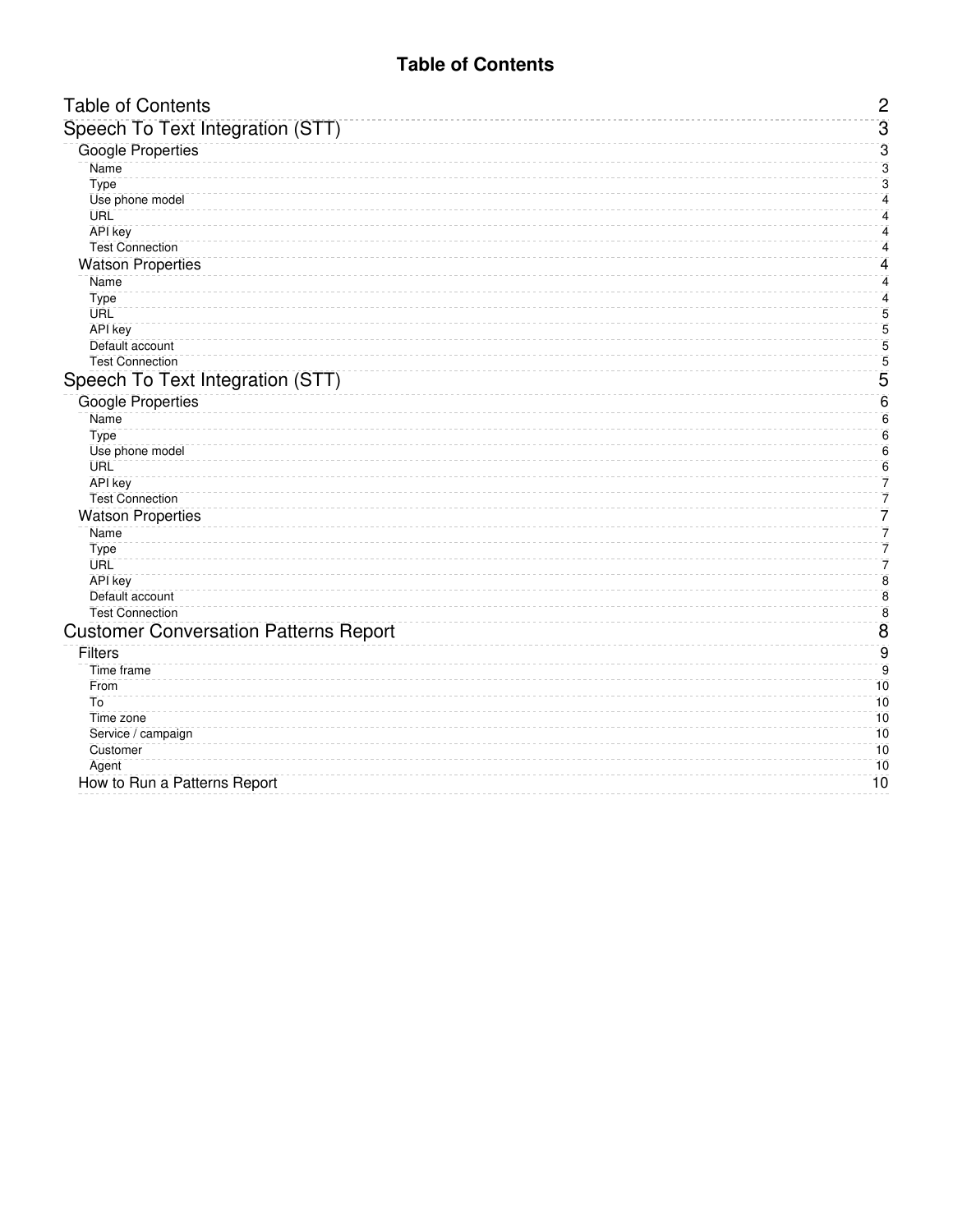# <span id="page-2-0"></span>**Speech To Text Integration (STT)**

Speech To Text (STT) integration allows your contact center to use speech-to-text functionality to transcribe voice calls and save the transcriptions to interaction records. Full-text transcripts are searchable and include sentiment attributes (if Natural Language Understanding is enabled).

Bright Pattern integrates with STT providers such as IBM Watson and Google.

| Speech-to-text account type |                                |        |  |  |
|-----------------------------|--------------------------------|--------|--|--|
| <b>O</b> Watson             | $\circ$ Google synchronous STT |        |  |  |
|                             | OK                             | Cancel |  |  |

Select the type of STT integration

## <span id="page-2-1"></span>**Google Properties**

Google's Cloud Speech API converts audio to text. In the Properties dialog, enter the credentials of your Google synchronous STT instance as follows. This allows Bright Pattern to access your STT resource and use it in interactions.

Please note: Google STT requires a payment method to be attached to the account; without this, the STT service would silently not work, and there would be an error in the Google API dashboard.

|          | <b>Properties</b>                 |
|----------|-----------------------------------|
| Name:    | Good Google STT                   |
| Type     | Google synchronous STT            |
| URL:     | https://speech.googleapis.com/v1/ |
| API key: |                                   |

Google synchronous STT integration account properties

#### <span id="page-2-2"></span>**Name**

The unique name of this integration account (any)

#### <span id="page-2-3"></span>**Type**

By default, "Google synchronous STT" because you selected this type when adding the account.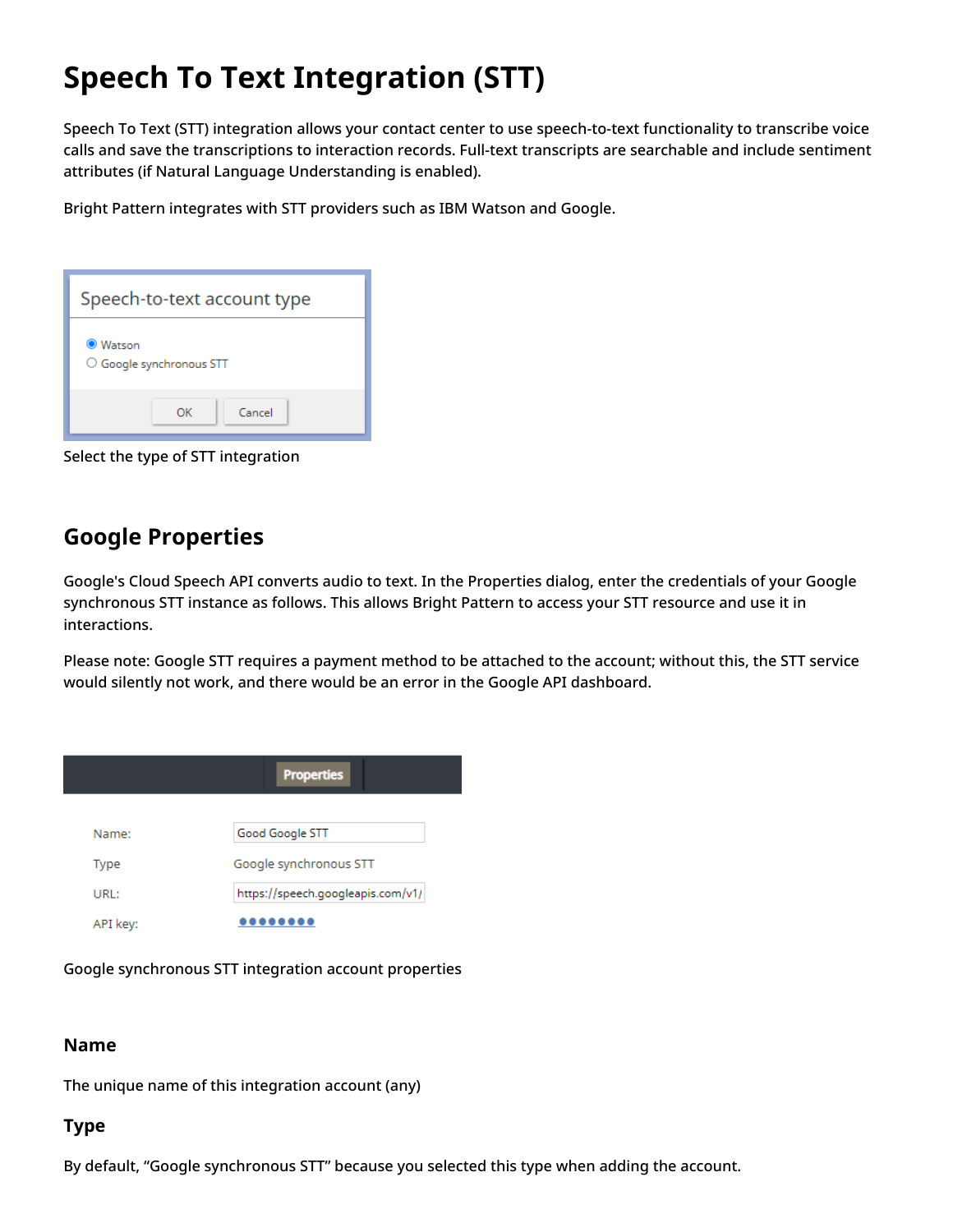#### <span id="page-3-0"></span>**Use phone model**

When enabled, *Use phone model* allows you to use the Cloud Speech API's [enhanced](https://cloud.google.com/speech-to-text/docs/enhanced-models) model for phone calls; the setting may be useful for **[conversational](https://help.brightpattern.com/5.8:Reporting-reference-guide/CustomerConversationPatternsReport/?action=html-localimages-export#topic_tutorials-for-admins.2Fvoice.2Fconversationalivrconfiguration) IVR scenarios**. Note that this setting is disabled by default.

#### <span id="page-3-1"></span>**URL**

By default, <https://speech.googleapis.com/v1/>

#### <span id="page-3-2"></span>**API key**

The service key ID that is used to authenticate Google's Cloud Speech API. This is generated when you get credentials for your service account.

#### <span id="page-3-3"></span>**Test Connection**

Click to be sure Bright Pattern Contact Center can connect to your Google synchronous STT account.

### <span id="page-3-4"></span>**Watson Properties**

In the Properties dialog, enter the credentials of your IBM Watson STT instance as follows. This allows Bright Pattern to access your STT resource and use it in interactions.

|                  | <b>Properties</b>                                                                                     |
|------------------|-------------------------------------------------------------------------------------------------------|
|                  |                                                                                                       |
| Name:            | <b>MS Watson STT</b>                                                                                  |
| Type:            | Watson                                                                                                |
| URL:             | wss://api.us-south.speech-to-text.watson.cloud.ibm.com/instances/5a95285f-691d-4c52-bc06-62168f5a18de |
| API key:         | $0 0 0 0 0 0 0 0 0$                                                                                   |
| Default account: | ✓                                                                                                     |
|                  | <b>Test Connection</b>                                                                                |

Watson integration account properties

#### <span id="page-3-5"></span>**Name**

The name of this integration account.

#### <span id="page-3-6"></span>**Type**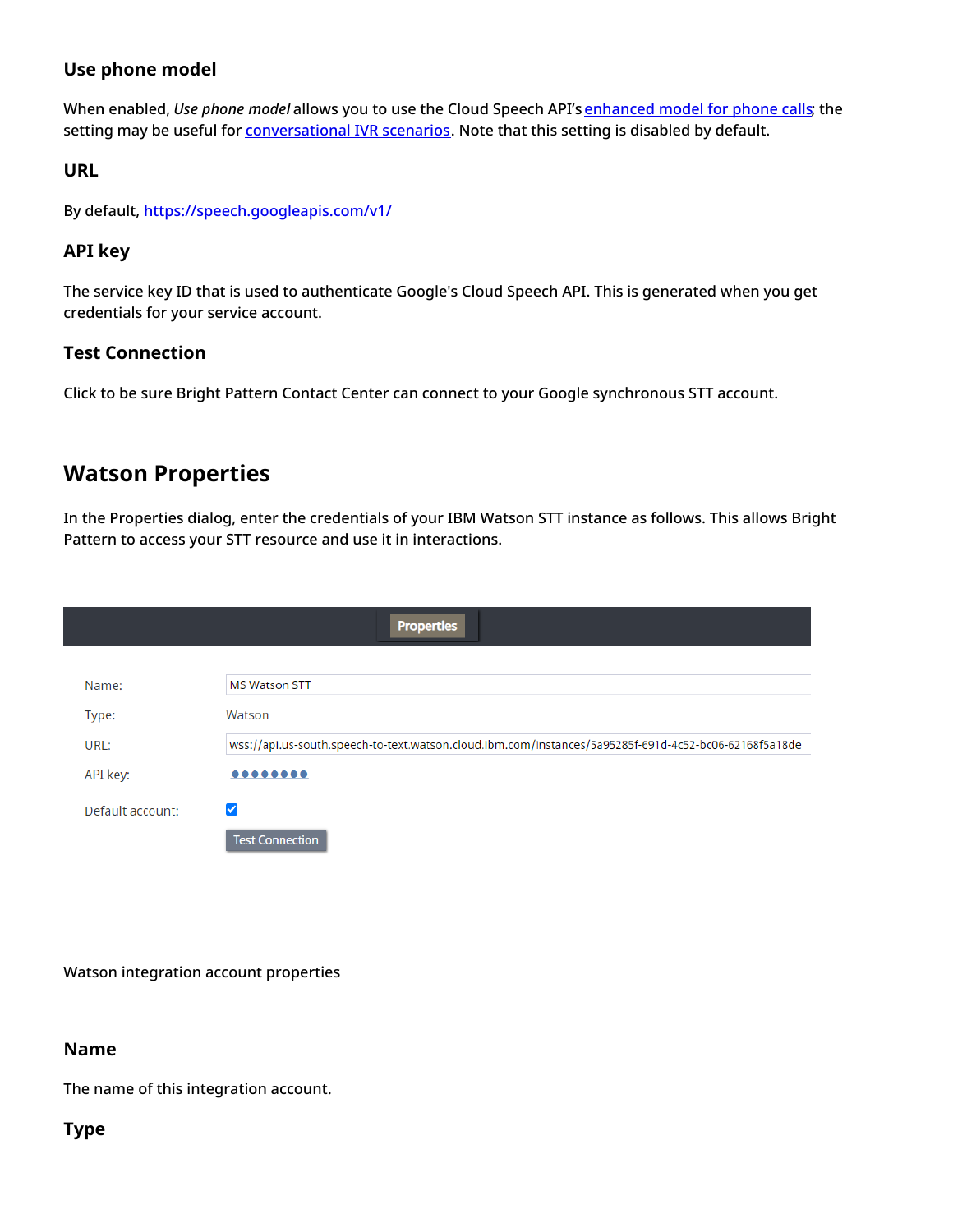By default, "Watson" because you selected this type when adding the account.

#### <span id="page-4-0"></span>**URL**

Websocket prefix + your IBM Speech to Text URL in the following format:

For example:

**wss://api.us-south.speech-to-text.watson.cloud.ibm.com/instances/1a23456f-121d-4c52-bc06-62168f5a18de**

You can find the URL in your IBM Speech to Text service credentials. Note that STT integration uses the secure WebSocket protocol (i.e., "wss"), so only the wss:// prefix is allowed.

#### <span id="page-4-1"></span>**API key**

The API key (string) for the service instance in your IBM Speech to Text resource, which is used for making secure, authenticated requests.

You can find your API key on IBM Cloud by going to your Speech to Text service credentials.

#### <span id="page-4-2"></span>**Default account**

Select the *Default account* checkbox to enable the STT integration account.

#### <span id="page-4-3"></span>**Test Connection**

Click to be sure Bright Pattern Contact Center can connect to your Watson Speech to Text account.

1. REDIRECT [5.3:Contact-center-administrator-guide/Appendices/Countries,CodesandTimeZones](https://help.brightpattern.com/5.3:Contact-center-administrator-guide/Appendices/Countries,CodesandTimeZones)

# <span id="page-4-4"></span>**Speech To Text Integration (STT)**

Speech To Text (STT) integration allows your contact center to use speech-to-text functionality to transcribe voice calls and save the transcriptions to interaction records. Full-text transcripts are searchable and include sentiment attributes (if Natural Language Understanding is enabled).

Bright Pattern integrates with STT providers such as IBM Watson and Google.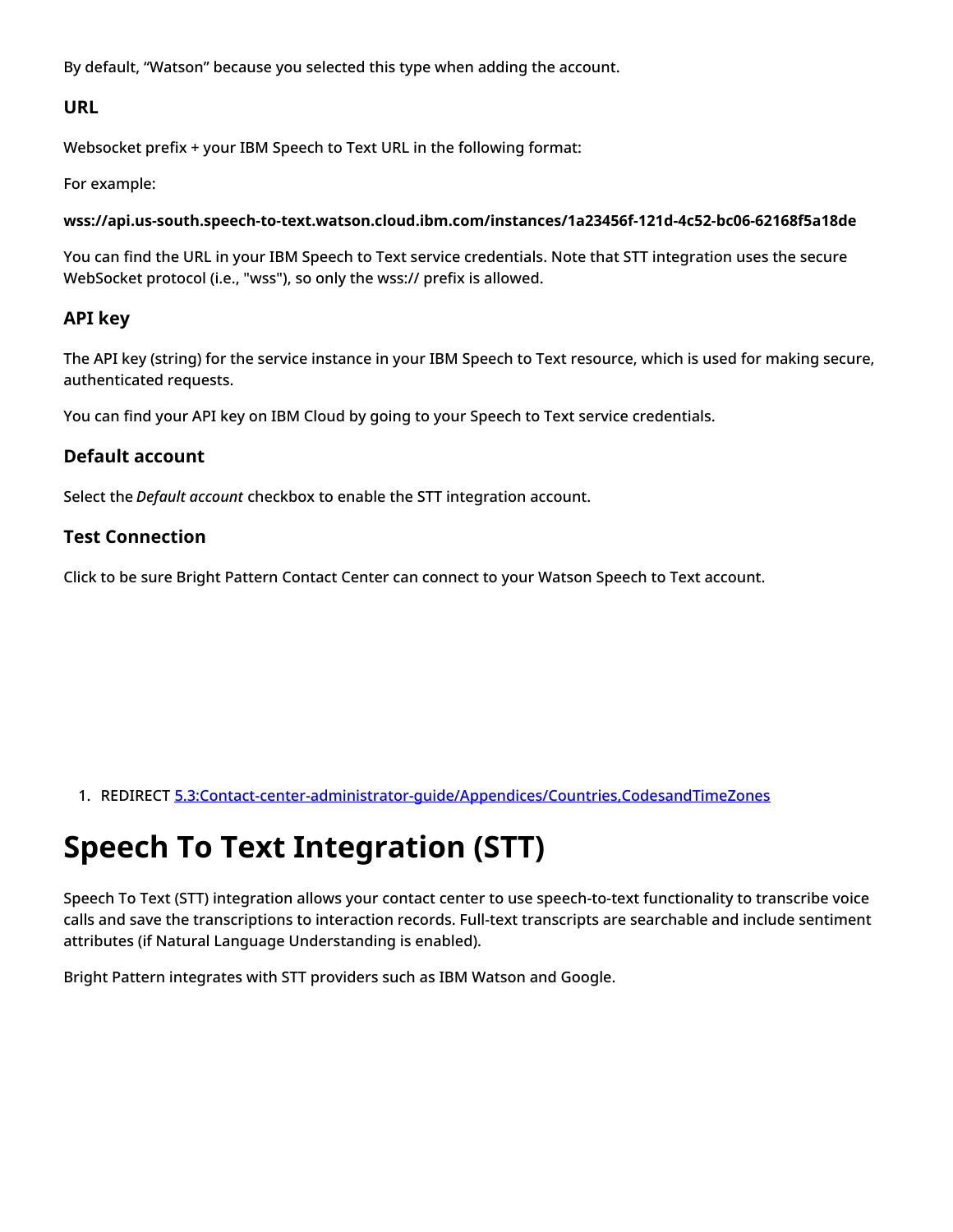

Select the type of STT integration

## <span id="page-5-0"></span>**Google Properties**

Google's Cloud Speech API converts audio to text. In the Properties dialog, enter the credentials of your Google synchronous STT instance as follows. This allows Bright Pattern to access your STT resource and use it in interactions.

Please note: Google STT requires a payment method to be attached to the account; without this, the STT service would silently not work, and there would be an error in the Google API dashboard.

| <b>Properties</b> |                                   |  |  |  |  |
|-------------------|-----------------------------------|--|--|--|--|
|                   |                                   |  |  |  |  |
| Name:             | Good Google STT                   |  |  |  |  |
| Type              | Google synchronous STT            |  |  |  |  |
| URL:              | https://speech.googleapis.com/v1/ |  |  |  |  |
| API key:          |                                   |  |  |  |  |

Google synchronous STT integration account properties

#### <span id="page-5-1"></span>**Name**

The unique name of this integration account (any)

#### <span id="page-5-2"></span>**Type**

By default, "Google synchronous STT" because you selected this type when adding the account.

#### <span id="page-5-3"></span>**Use phone model**

When enabled, *Use phone model* allows you to use the Cloud Speech API's [enhanced](https://cloud.google.com/speech-to-text/docs/enhanced-models) model for phone calls; the setting may be useful for **[conversational](https://help.brightpattern.com/5.8:Reporting-reference-guide/CustomerConversationPatternsReport/?action=html-localimages-export#topic_tutorials-for-admins.2Fvoice.2Fconversationalivrconfiguration) IVR scenarios**. Note that this setting is disabled by default.

#### <span id="page-5-4"></span>**URL**

By default, <https://speech.googleapis.com/v1/>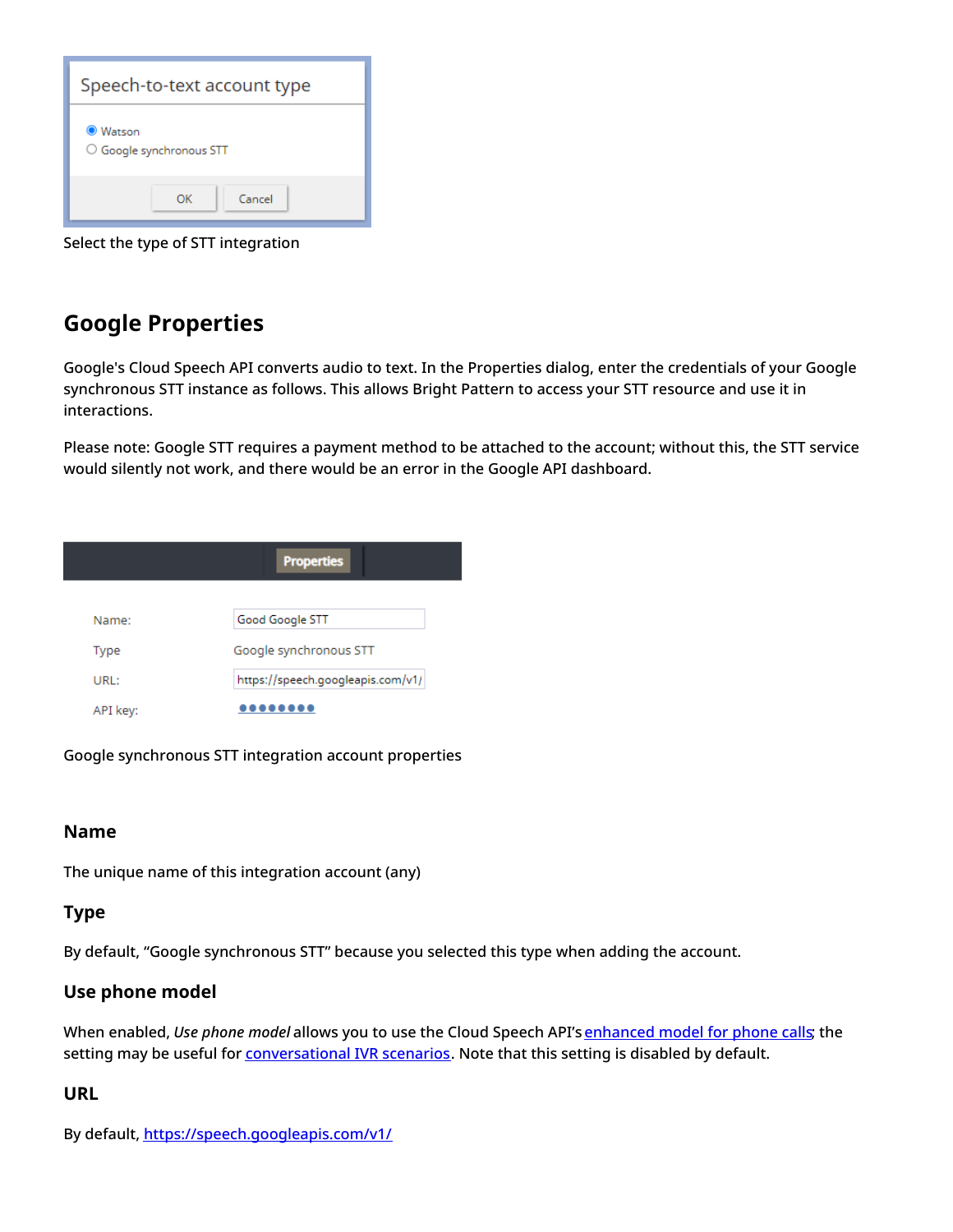#### <span id="page-6-0"></span>**API key**

The service key ID that is used to authenticate Google's Cloud Speech API. This is generated when you get credentials for your service account.

#### <span id="page-6-1"></span>**Test Connection**

Click to be sure Bright Pattern Contact Center can connect to your Google synchronous STT account.

### <span id="page-6-2"></span>**Watson Properties**

In the Properties dialog, enter the credentials of your IBM Watson STT instance as follows. This allows Bright Pattern to access your STT resource and use it in interactions.

|                  | <b>Properties</b>                                                                                     |
|------------------|-------------------------------------------------------------------------------------------------------|
|                  |                                                                                                       |
| Name:            | <b>MS Watson STT</b>                                                                                  |
| Type:            | Watson                                                                                                |
| URL:             | wss://api.us-south.speech-to-text.watson.cloud.ibm.com/instances/5a95285f-691d-4c52-bc06-62168f5a18de |
| API key:         |                                                                                                       |
| Default account: | ✓                                                                                                     |
|                  | <b>Test Connection</b>                                                                                |

Watson integration account properties

#### <span id="page-6-3"></span>**Name**

The name of this integration account.

#### <span id="page-6-4"></span>**Type**

By default, "Watson" because you selected this type when adding the account.

#### <span id="page-6-5"></span>**URL**

Websocket prefix + your IBM Speech to Text URL in the following format:

For example:

**wss://api.us-south.speech-to-text.watson.cloud.ibm.com/instances/1a23456f-121d-4c52-bc06-62168f5a18de**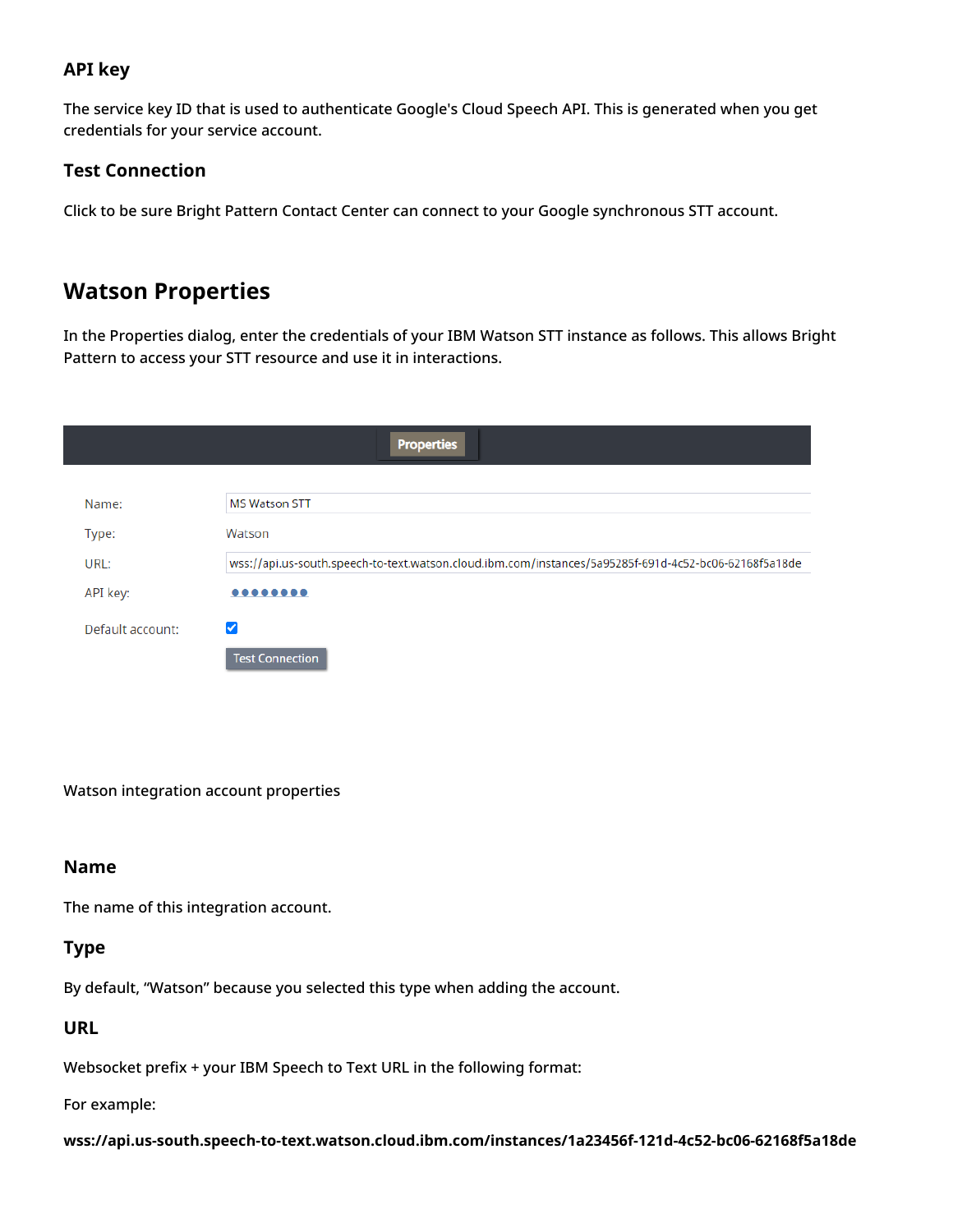You can find the URL in your IBM Speech to Text service credentials. Note that STT integration uses the secure WebSocket protocol (i.e., "wss"), so only the wss:// prefix is allowed.

#### <span id="page-7-0"></span>**API key**

The API key (string) for the service instance in your IBM Speech to Text resource, which is used for making secure, authenticated requests.

You can find your API key on IBM Cloud by going to your Speech to Text service credentials.

#### <span id="page-7-1"></span>**Default account**

Select the *Default account* checkbox to enable the STT integration account.

#### <span id="page-7-2"></span>**Test Connection**

Click to be sure Bright Pattern Contact Center can connect to your Watson Speech to Text account.

# <span id="page-7-3"></span>**Customer Conversation Patterns Report**

The Patterns report provides supervisors and administrators with a visual representation of keywords found in interaction records, along with the ability to conduct a full text search on interaction records. Keywords are shown in a word cloud, in which the most frequently used words are larger than less frequently used words. Supervisors and administrators should be able to find subset of interaction records based on set of keywords (phrases) they contain.

The Patterns report can be run for a selected timeframe and by service. Either all keywords or only those used by customers can be used for cloud creation. When the report is run, the resulting word cloud should contain information that corresponds to keywords saved with transcripts.

Note that the Patterns report requires Natural Language Understanding (NLU) for identification of keywords and Speech to Text (STT) for converting vocals from voice interaction into text. As such, Patterns reports can be run only if a default STT [integration](https://help.brightpattern.com/5.8:Reporting-reference-guide/CustomerConversationPatternsReport/?action=html-localimages-export#topic_contact-center-administrator-guide.2Fcallcenterconfiguration.2Fintegrationaccounts.2Fnaturallanguageunderstanding) account and NLU integration account have been configured for your contact center.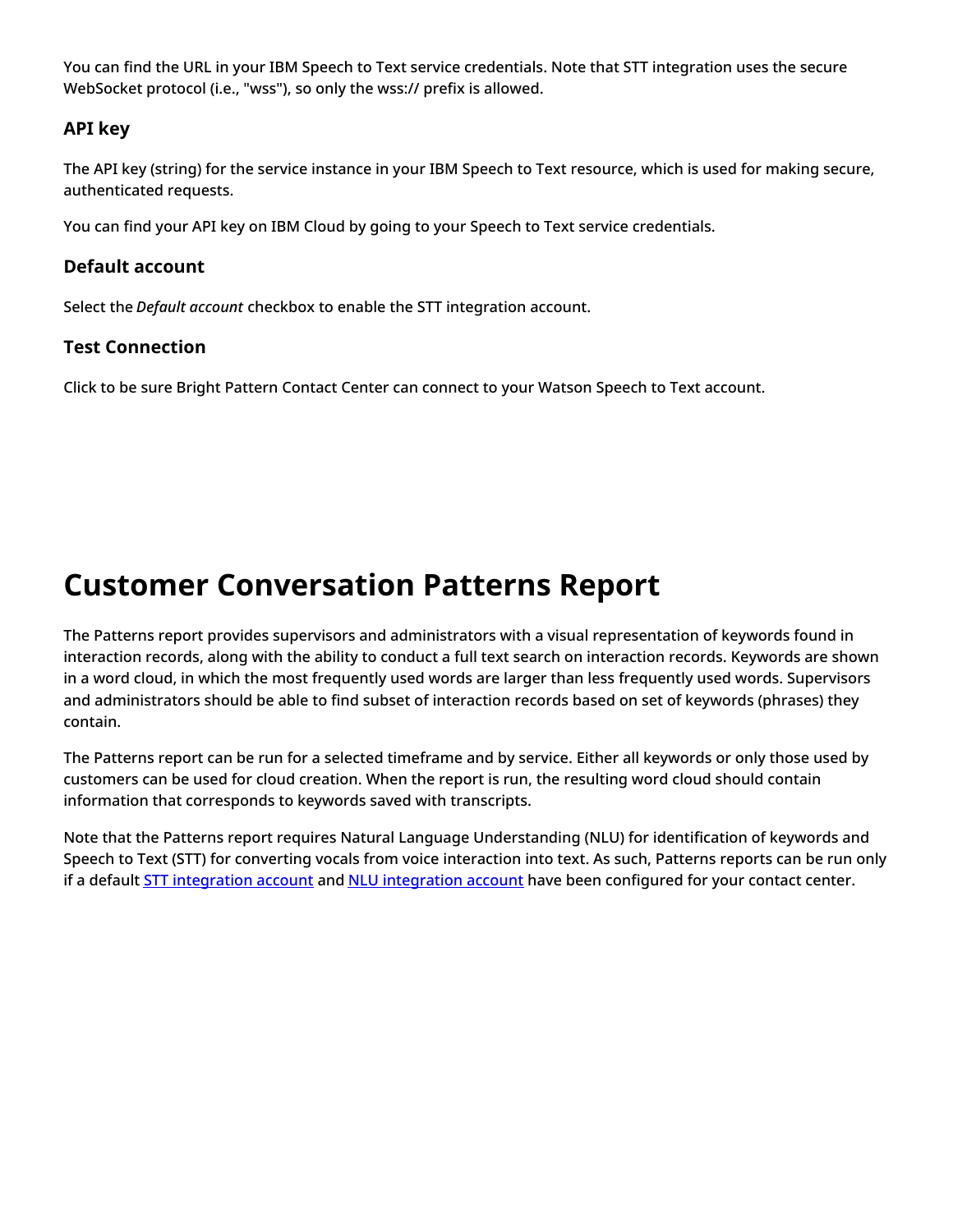

Patterns word cloud report

### <span id="page-8-0"></span>**Filters**

Patterns report filters are described as follows.

| Time frame:     | Custom                                                          | $\mathsf{v}$ From: $1/1/17$ | <b>12:00AM</b> $\blacktriangleright$ To: 12/31/17 | $\boxed{9}$ 12:00AM | America/Los_Angeles<br>$\sim$ |
|-----------------|-----------------------------------------------------------------|-----------------------------|---------------------------------------------------|---------------------|-------------------------------|
|                 | Service / campaign: Maintenance renewal SI v © Customer © Agent |                             |                                                   |                     |                               |
| Run             |                                                                 |                             |                                                   |                     | powered by Bright Pattern     |
| <b>Patterns</b> |                                                                 |                             |                                                   |                     |                               |

#### <span id="page-8-1"></span>**Time frame**

Select the desired reporting time frame. For example, if it is your practice to start your day with reviewing results of the previous day, select the *Yesterday* time frame.

Choose from the following:

- Today
- Yesterday
- This week
- Last week
- This month
- $\bullet$ Last month
- Custom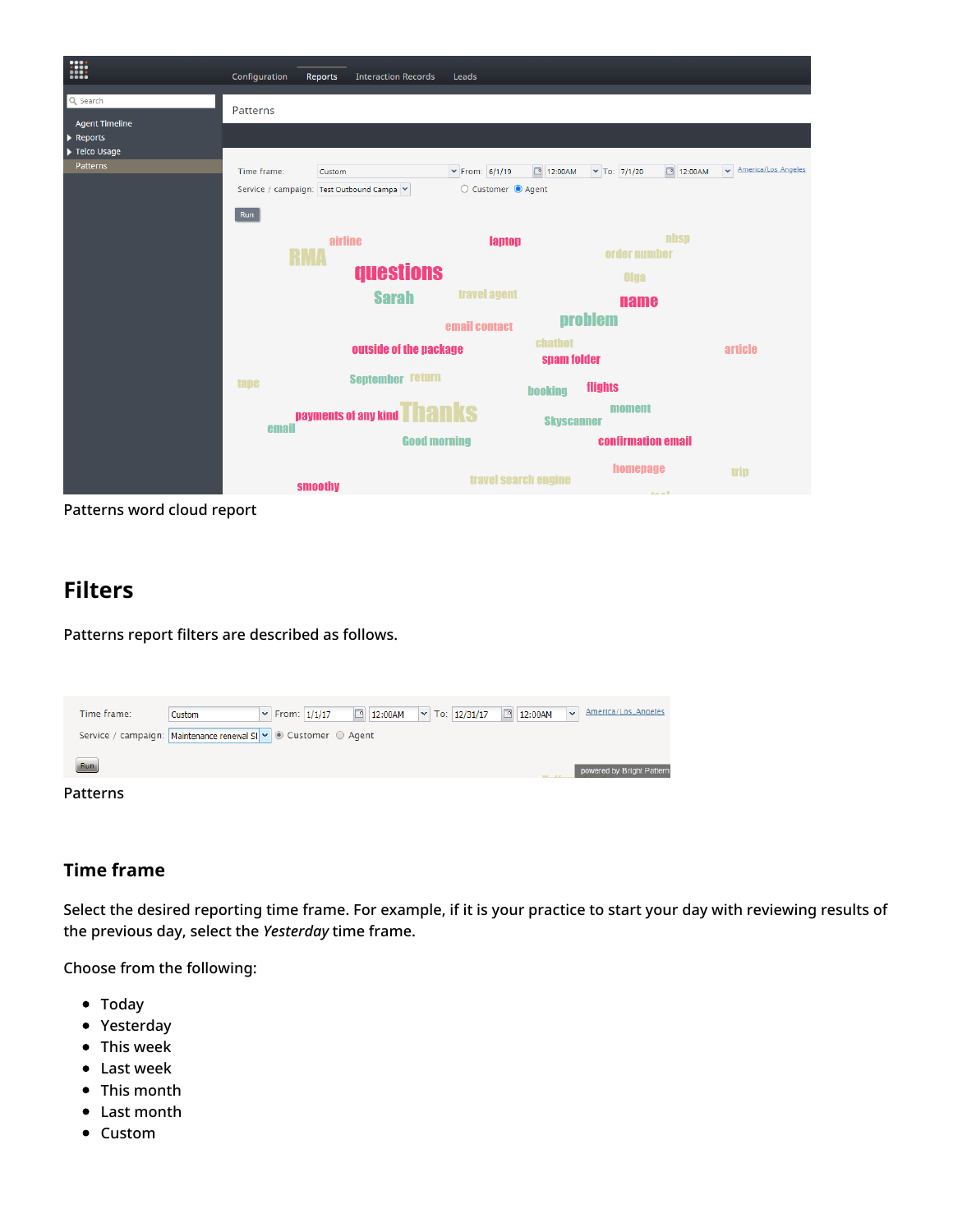To request a report for a specific time interval within a day, select a day time frame (*Today* and *Yesterday*) and use the *From* and *To* fields to specify the desired interval. This may be convenient if you need to get separate reports for different contact center shifts. To get a report for a shift that begins before, and ends after, midnight, select time frame *Yesterday*, and set the desired start time in the*From* field and the desired end time in the*To* field.

#### <span id="page-9-0"></span>**From**

*From* is the date that the desired time interval for the report begins.

#### <span id="page-9-1"></span>**To**

*To* is the date that the desired time interval for the report ends.

#### <span id="page-9-2"></span>**Time zone**

Click the link to specify your default time [zone](https://help.brightpattern.com/5.8:Reporting-reference-guide/CustomerConversationPatternsReport/?action=html-localimages-export#topic_contact-center-administrator-guide.2Fcountries.2Ccodesandtimezones) and locale for the report's time interval.

#### <span id="page-9-3"></span>**Service / campaign**

Any services or campaigns configured for your contact center are listed in the*Service / campaign* drop-down menu. Select the desired service(s) and campaign(s) to be used for the full text search.

#### <span id="page-9-4"></span>**Customer**

When selected, the *Customer* radio button enables customer interaction records to be searched. By default, the *Customer* radio button is selected.

#### <span id="page-9-5"></span>**Agent**

When selected, the *Agent* radio button enables agent interaction records to be searched.

### <span id="page-9-6"></span>**How to Run a Patterns Report**

- 1. First, make sure that a **Speech to Text (STT) [integration](https://help.brightpattern.com/5.8:Reporting-reference-guide/CustomerConversationPatternsReport/?action=html-localimages-export#topic_contact-center-administrator-guide.2Fcallcenterconfiguration.2Fintegrationaccounts.2Fspeechtotext) account** has been configured for your contact center. STT is required for converting voice to text for voice services.
- 2. In the Contact Center Administrator application, go to section *Reports > Patterns*.

| E                                 | Configuration | <b>Interaction Records</b><br>Reports   | Leads                              |         |                     |            |                    |
|-----------------------------------|---------------|-----------------------------------------|------------------------------------|---------|---------------------|------------|--------------------|
| Q Search<br><b>Agent Timeline</b> | Patterns      |                                         |                                    |         |                     |            |                    |
| Reports                           |               |                                         |                                    |         |                     |            |                    |
| Telco Usage<br><b>Patterns</b>    | Time frame:   | Last month                              | $\blacktriangleright$ From: 6/1/20 | 12:00AM | $\times$ To: 7/1/20 | 3 12:00 AM | Merica/Los Angeles |
|                                   |               | Service / campaign: Test Outbound Campa | ○ Customer ● Agent                 |         |                     |            |                    |
|                                   | Run           |                                         |                                    |         |                     |            |                    |
|                                   |               |                                         |                                    |         |                     |            |                    |

- 3. Specify filters (see **[Filters](https://help.brightpattern.com/5.8:Reporting-reference-guide/CustomerConversationPatternsReport#Filters)** descriptions).
- 4. Click the **Run** button.